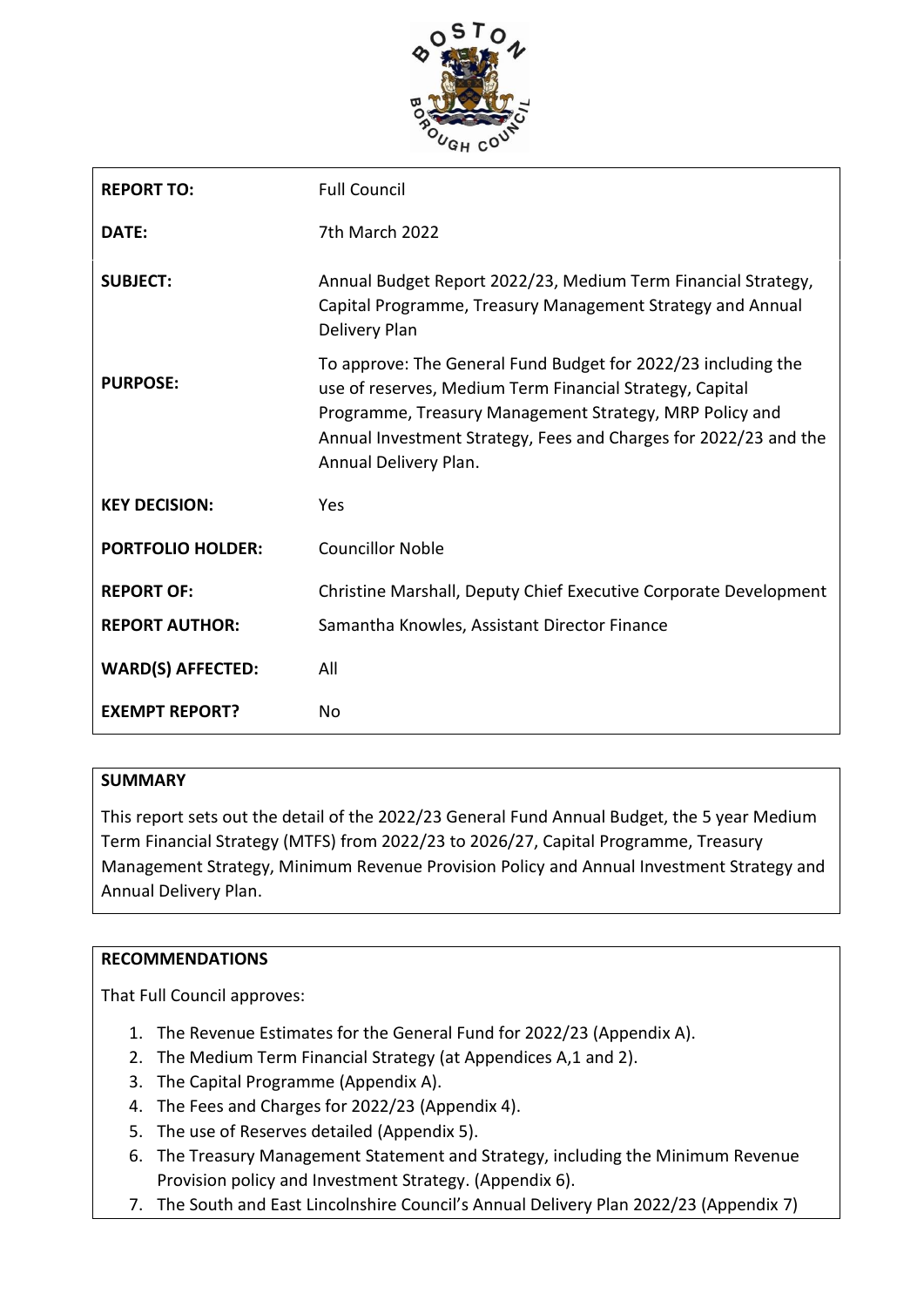8. That delegated authority be given to the Deputy Chief Executive Corporate Development (S151) to use the Covid budget pressures smoothing reserve, if required, during the 2022/23 financial year, to smooth any fluctuations in income the Council may still be experiencing as a result of the consequences of the COVID-19 pandemic.

#### **REASONS FOR RECOMMENDATIONS**

To comply with the budgetary and policy framework.

# **OTHER OPTIONS CONSIDERED**

No other options have been put forward.

# **1. BACKGROUND**

- 1.1. The attached Budget Report sets out the Council's Revenue and Capital Budgets for 2022/23 and onwards, the MTFS to 2026/27 and associated financial documentation for approval, including the Treasury Management Strategy and setting of Fees and Charges.
- 1.2. The preparation of the budget for 2022/23 has been a detailed process involving the Senior Leadership Team (SLT), Assistant Directors and Budget holders and the attached documentation reflects the latest known position.
- 1.3. The draft Local Government Settlement announced on 16 December 2021, now finalised, provided additional detail of continuing and additional one off support to councils including confirmation of allocations of Revenue Support Grant (RSG) , Rural Services Delivery Grant (RSDG) and New Homes Bonus.

# **2. REPORT**

- 2.1 This report sets out the 2022/23 Revenue Budget, Capital Programme and associated Medium Term Financial Strategy (MTFS) for Boston Borough Council. The budget has been through a budget consultation process with the public and members, draft budget proposals were reviewed by the Audit and Governance Committee on  $7<sup>th</sup>$  February 2022 and were subject to review by Corporate and Community Committee on 17<sup>th</sup> February 2022. The results of the consultation are contained within Appendix 8.
- 2.2 The Treasury Management Strategy was presented to Governance and Audit Committee on the 7<sup>th</sup> February 2022 and has been updated to reflect the final budget accompanying this report.

# 2.3 New Homes Bonus (NHB)

We will receive an additional one-year allocation of NHB for 2022/23 due to delays in implementing any replacement scheme, however this may be for one year only with no further legacy payments expected in future years. Some NHB (£414,000) is supporting the base in this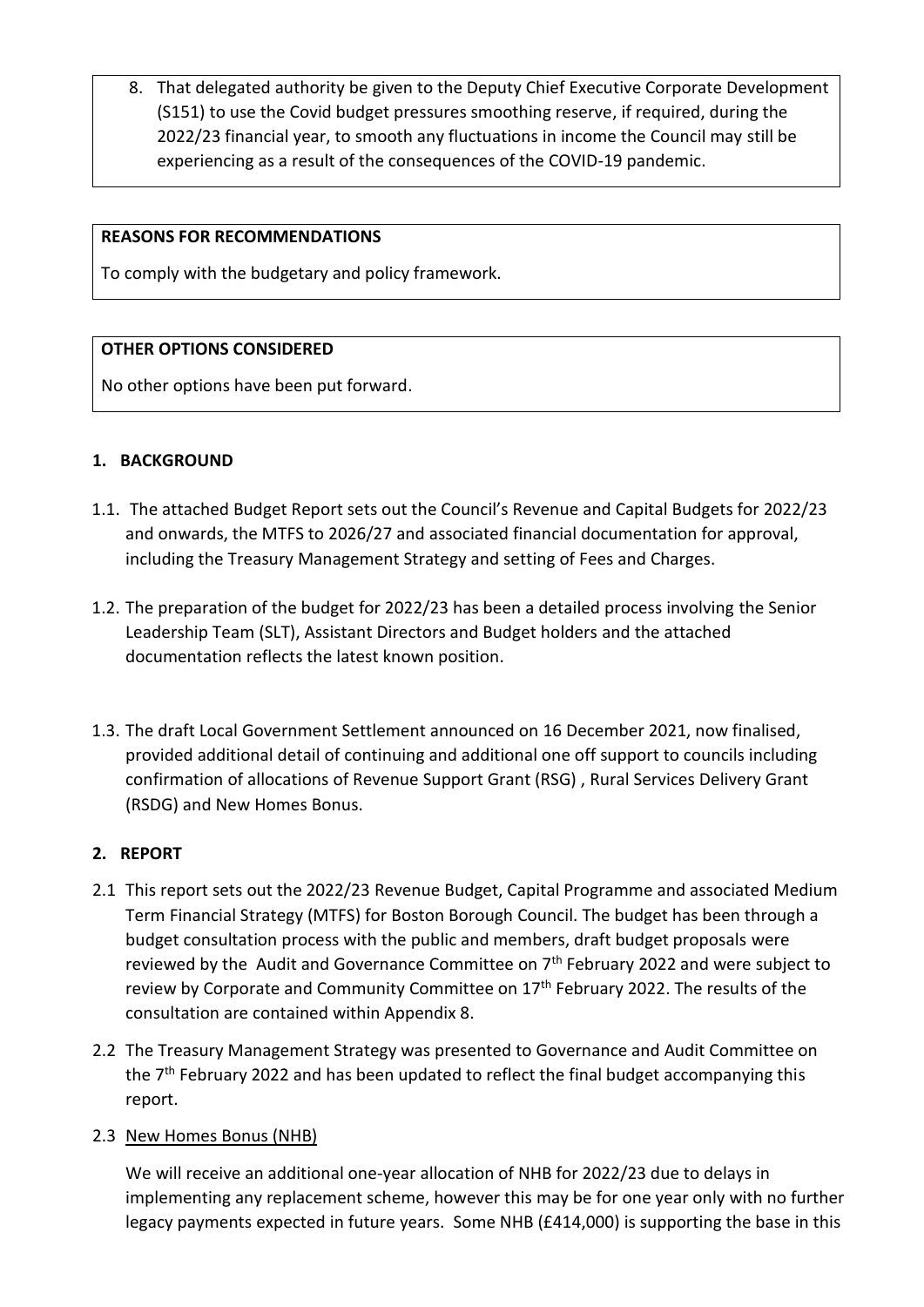year and plans will need to be taken forward to address this for future years, depending on what future scheme emerges.

# 2.4 Funding Reform (potential effective date April 2023)

A Fair Funding Review (FFR) had been expected to set new baseline funding allocations for all Local Authorities, to simplify the existing system and provide an up to date assessment of Authorities relative needs and resources. Early consultations had been undertaken by DLUHC, but there is insufficient information to make informed estimates to date. It is likely that any changes would be transitioned to mitigate the immediate impact on Authorities (positive or negative). This budget assumes no financial changes from this review and when details become available members will be updated.

# 2.5 Drainage Board Levy

As part of its response to the settlement the Council has made further representations to government regarding the Drainage Board Levy. In particular its impact on the Councils ability to make use of the Council Tax that it raises through housing number increases and annual Council Tax rises to support services, rather than offset the annual levy charge increase.

# **3. 2022/23 Final Budget & Medium Term Financial Strategy (MTFS)**

- 3.1 The key elements of the final 2022/23 Budget and MTFS are summarised in the following paragraphs and set out in detail in the attached appendices which show:
	- The 2022/23 revenue and capital estimates for the General Fund (Appendix A);
	- The Medium Term Financial Strategy for the General Fund (Appendix A);
	- General Fund Capital Programme (Appendix A);
	- The proposed Fees and Charges for 2022/23 (Appendix 4);
	- A schedule of movements in Council Reserves (Appendix 5);
	- The Council's Treasury Management Strategy (Appendix 6);
	- The Council's MRP Policy and Annual Investment Plan 2022/23 (Appendix 6), and
	- The South and East Lincolnshire Councils Partnership Annual Delivery Plan 2022/23 (Appendix 7).

# 3.2 2022/23 Council Tax Base & 2021/22 Collection Fund Surplus

- 3.3 The Council Tax base for 2022/23 is 20,051 properties, an increase of 429 properties over the 2021/22 tax base giving additional income of approximately £184k. Ongoing increases of 1% per annum are assumed over the MTFS period.
- 3.4 Each year the Council is required to calculate the balance on its Collection Fund. 2021/22 has been an unprecedented year and therefore balances are not in line with other years, as a result of this Government has given Council's section 31 grant to compensate them for specific losses. This has been received in the year prior to the deficit being released therefore it is put to reserves in the year it is received and then released in the year in which it is required.
- 3.5 For Council Tax a surplus has been calculated for 2022/23 and Boston's share of this will be £87k, with a zero balance assumed in future years.
- 3.6 For Business Rates there are two elements to the deficit this year. One element relates to lost income resulting from expanded reliefs provided in the Covid pandemic, which is fully funded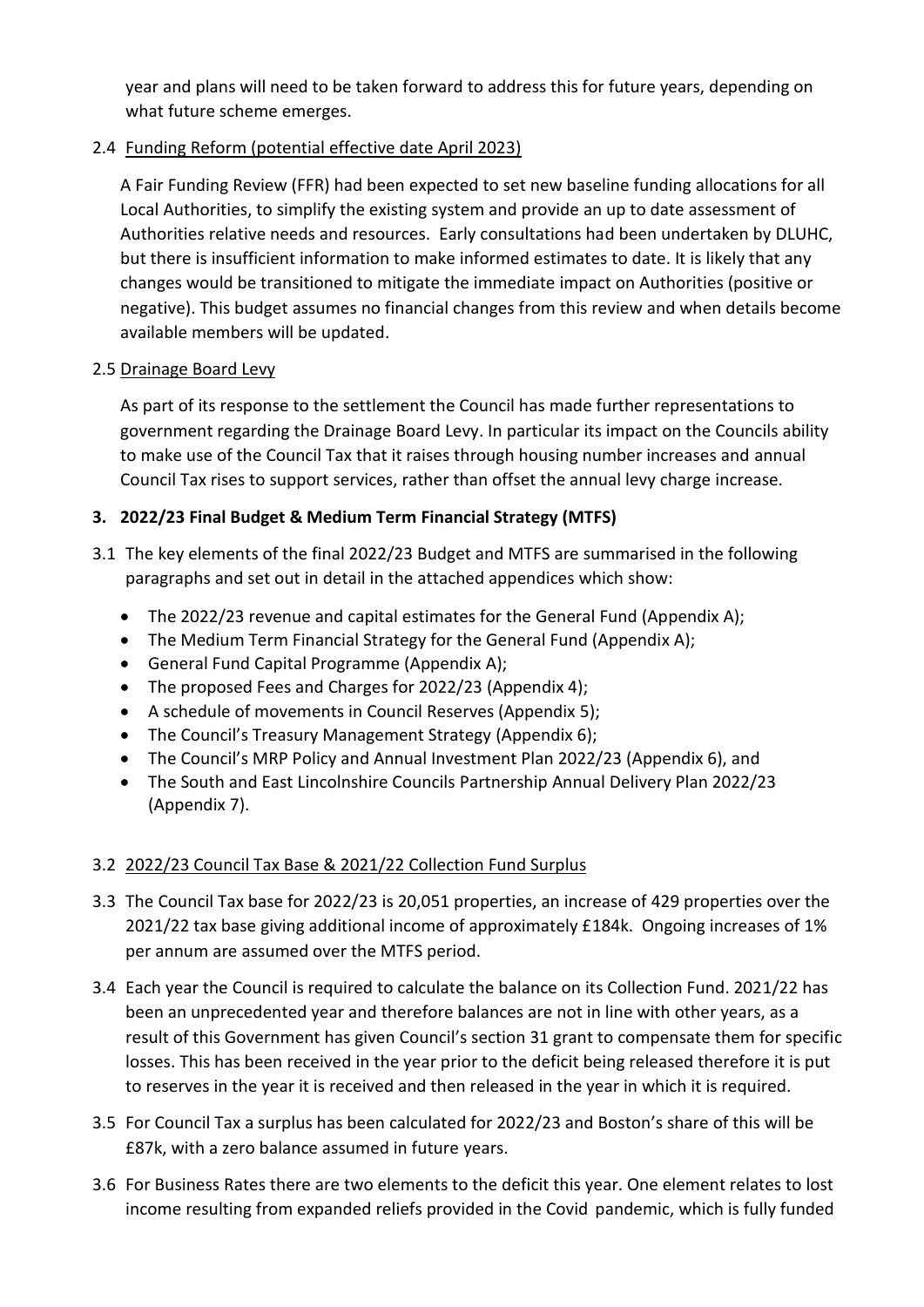from Government grants received, the second element is the true in year performance position.

# 3.7 BBC Detailed Budget Changes

3.8 Key assumptions made within the current 5 year MTFS include:

- An annual increase in Council Tax of £4.95;
- Maximising income generation through Investment and Growth and looking at new opportunities into the medium term;
- Allowance for unavoidable growth on services (i.e. new statutory obligations and pay & contractual inflation) but no allowance for any increase for general inflation;
- Ongoing Budget challenge to ensure that budgets are aligned with corporate priorities;
- An annual delivery plan as part of the new South and East Lincolnshire Councils Partnership to look at areas for future sharing and efficiency.
- 3.9 The budget shows an efficiency target requirement for 2022/23 of £282,000. Future years figures are highly volatile due to the level of uncertainty around future funding arrangements. As we have been developing the budget numerous savings and income generating opportunities have and are being explored in order to address this savings requirement. Many of which will be related to the South and East Lincolnshire Councils Partnership (SELCP) through partnership working and maximising the opportunities this new arrangement brings.

# 4.0 Reserves

- 4.1 General Fund Specific Reserves are budgeted to reduce by £5.182m (net) in 2022/23, predominantly to fund the NNDR deficit through carried forward s31 grant. This figure may change as a result of the outturn for 2021/22.
- 4.2 A detailed breakdown of Reserve movements for the General Fund is included in Appendix 5 to this report.
- 5.0 Capital Programme
- 5.1 The Council's Capital Programme is shown in Appendix A and focuses on the core principles of capital investment.
- 5.2 The five year General Fund Capital Programme includes provision for Investment and Growth linked to the Council's Strategic objectives. Final decisions on individual projects will be subject to approval and detailed business cases.
- 5.3 The main schemes included in the approved 2022/23 General Fund Programme relate to Towns Fund Projects, capitalised enhancements and disabled facilities grants.
- 5.4 Due to the nature of some capital projects it can be common for large scale project timing to change over the medium term. This budget provides the best estimates of deliverability available at the time of production and the programme will be flexed over time as reported in quarterly reports to Cabinet.

# 6.0 OPTIONS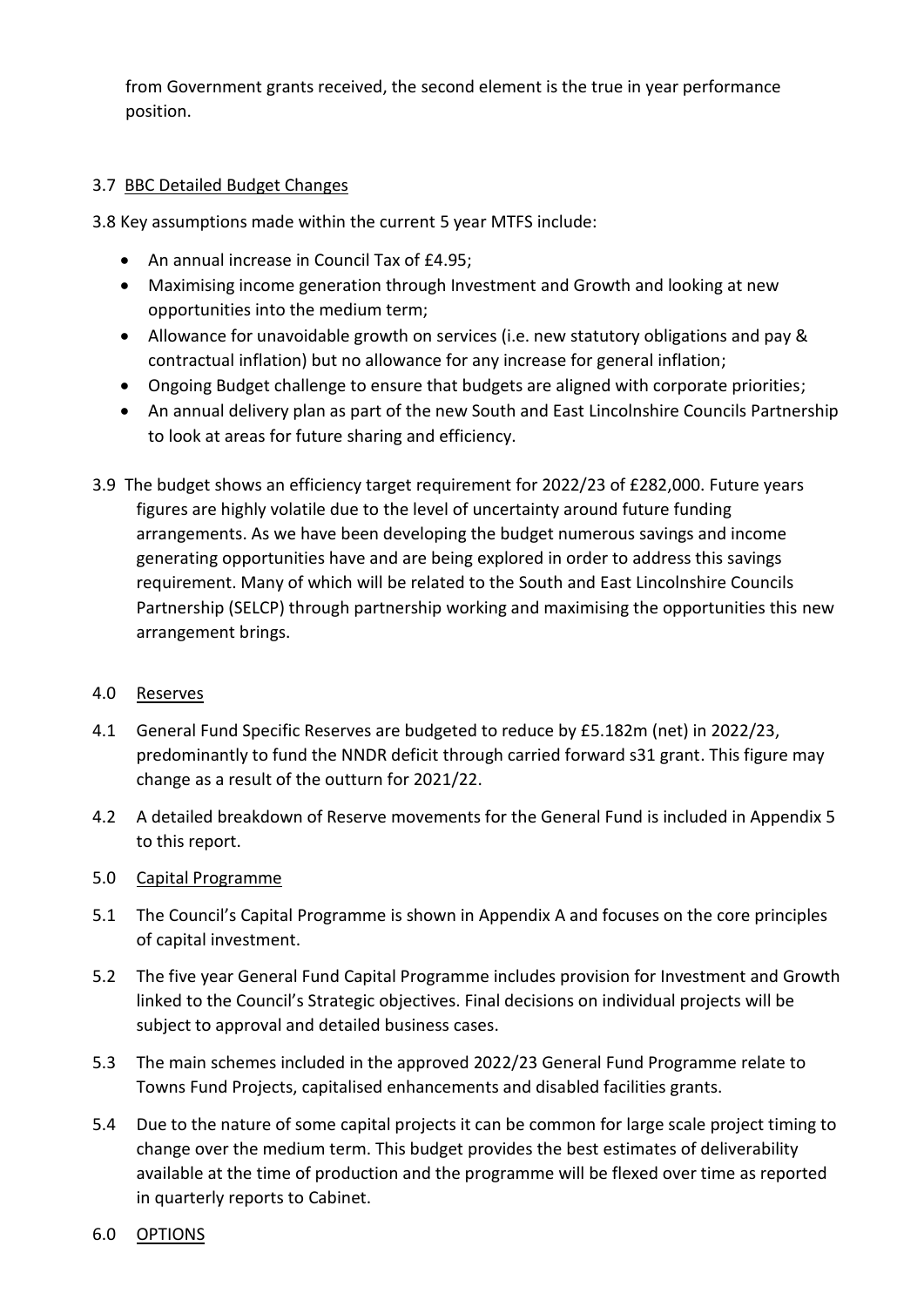- 6.1 That the final capital and revenue budget estimates and the Medium Term Financial Strategy be approved by Full Council.
- 6.2 There are no alternative options presented.

## **EXPECTED BENEFITS TO THE PARTNERSHIP**

This report enables Boston Borough Council to set a budget for 2022/23.

#### **IMPLICATIONS:**

#### **SOUTH AND EAST LINCOLNSHIRE COUNCIL'S PARTNERSHIP**

*NONE*

## **CORPORATE PRIORITIES**

*NONE*

## **STAFFING**

The Equality Act requires BBC to consider any equality impacts in relation to staff from these plans. As projects within the programme are developed a draft impact assessment will be discussed with Trades Unions and staff, and especially as individual projects are delivered.

## **CONSTITUTIONAL AND LEGAL IMPLICATIONS**

This report is required by virtue of the Local Government Finance Act 1992, as amended by the Localism Act 2011.

#### **DATA PROTECTION**

None

#### **FINANCIAL**

This report proposes the budget for the Council for 2022/23.

#### **RISK MANAGEMENT**

Risks are highlighted within the appendix, the Council has adopted a corporate risk management strategy and financial risk management is integrated into the Council's overall management and decision making processes. This ensures a robust and well integrated risk management programme, which will help the Council to identify and manage key strategic risks facing it, in pursuit of its corporate objectives.

# **STAKEHOLDER / CONSULTATION / TIMESCALES**

Views expressed during the consultation period have been taken into account when drafting the budget. The views expressed during the consultation are reported at Appendix 8.

#### **REPUTATION**

None

#### **CONTRACTS**

None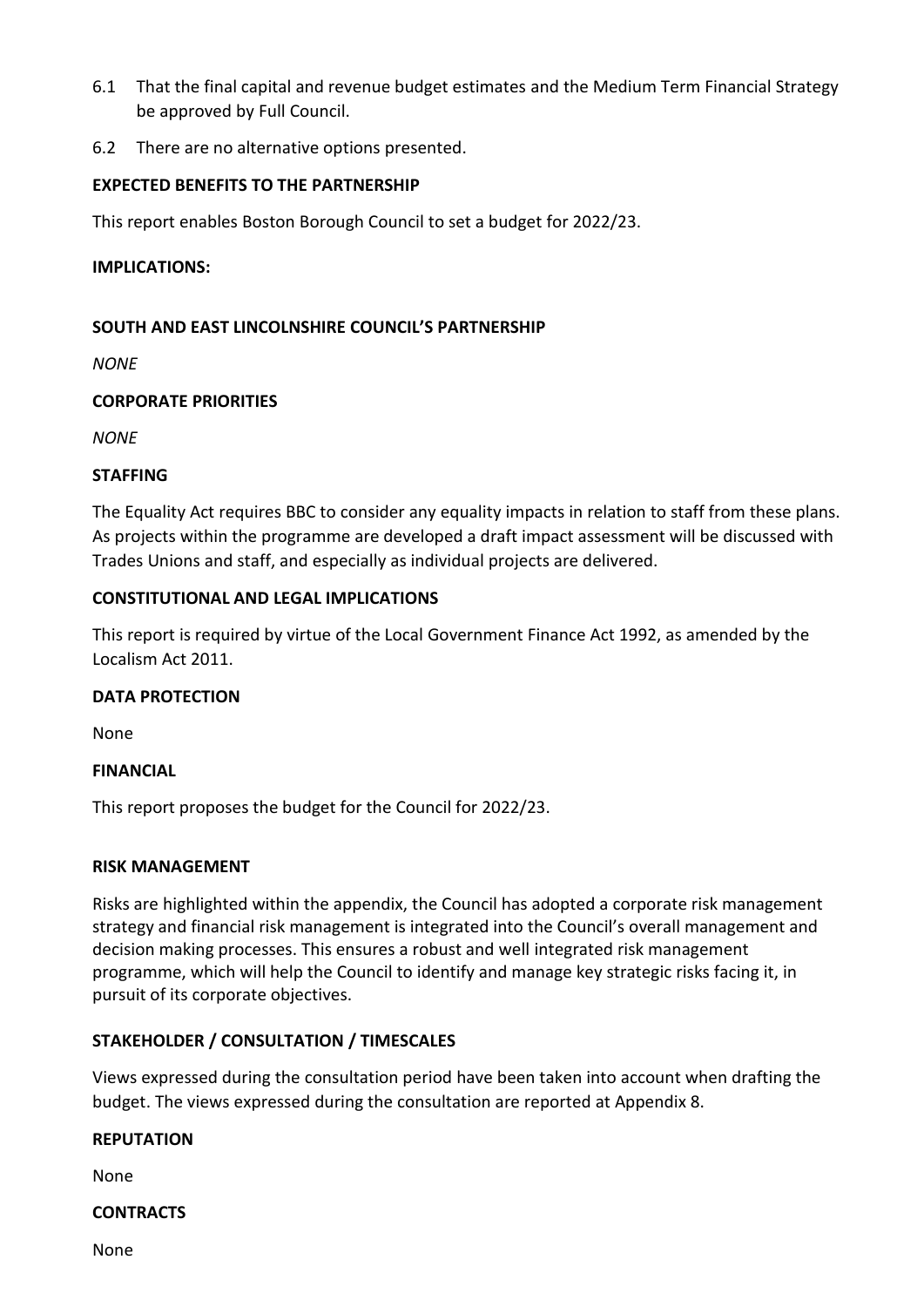#### **CRIME AND DISORDER**

*NONE*

### **EQUALITY AND DIVERSITY/ HUMAN RIGHTS/ SAFEGUARDING**

New Equality Impact Assessments will be developed and published wherever these are required and will be made available during the management and decision-making of the Programme.

#### **HEALTH AND WELL BEING**

*None*

## **CLIMATE CHANGE AND ENVIRONMENTAL IMPLICATIONS**

*None*

| <b>APPENDICES</b>                                                     |                                                                                   |  |
|-----------------------------------------------------------------------|-----------------------------------------------------------------------------------|--|
| Appendices are listed below and attached to the back of the report: - |                                                                                   |  |
| Appendix A                                                            | General Fund Budget 2022/23                                                       |  |
| Appendix 1                                                            | Medium Term Financial Strategy 2022/23 to 2026/27 by<br>Portfolio                 |  |
| Appendix 2                                                            | Medium Term Financial Strategy 2022/23 to 2026/27 by<br><b>Assistant Director</b> |  |
| Appendix 3                                                            | <b>Corporate Charging Policy</b>                                                  |  |
| Appendix 4                                                            | BBC Fees and Charges 21/22 and Proposed Charges 22/23                             |  |
| Appendix 5                                                            | <b>Earmarked Reserves</b>                                                         |  |
| Appendix 6                                                            | Treasury Management Strategy, MRP Policy and Annual<br>Investment Plan 2022/23    |  |
| Appendix 7                                                            | South and East Lincolnshire Councils Partnership Annual<br>Delivery Plan 2022/23  |  |
| Appendix 8                                                            | <b>Budget Consultation Report</b>                                                 |  |

| <b>BACKGROUND PAPERS</b>                                                    |                                   |  |  |
|-----------------------------------------------------------------------------|-----------------------------------|--|--|
| Background papers used in the production of this report are listed below: - |                                   |  |  |
| Document title                                                              | Where the document can be viewed  |  |  |
| <b>Final Budget Reports</b>                                                 | Cabinet Agenda 23rd February 2022 |  |  |

| CHRONOLOGICAL HISTORY OF THIS REPORT |      |  |
|--------------------------------------|------|--|
|                                      |      |  |
| Name of body                         | Date |  |